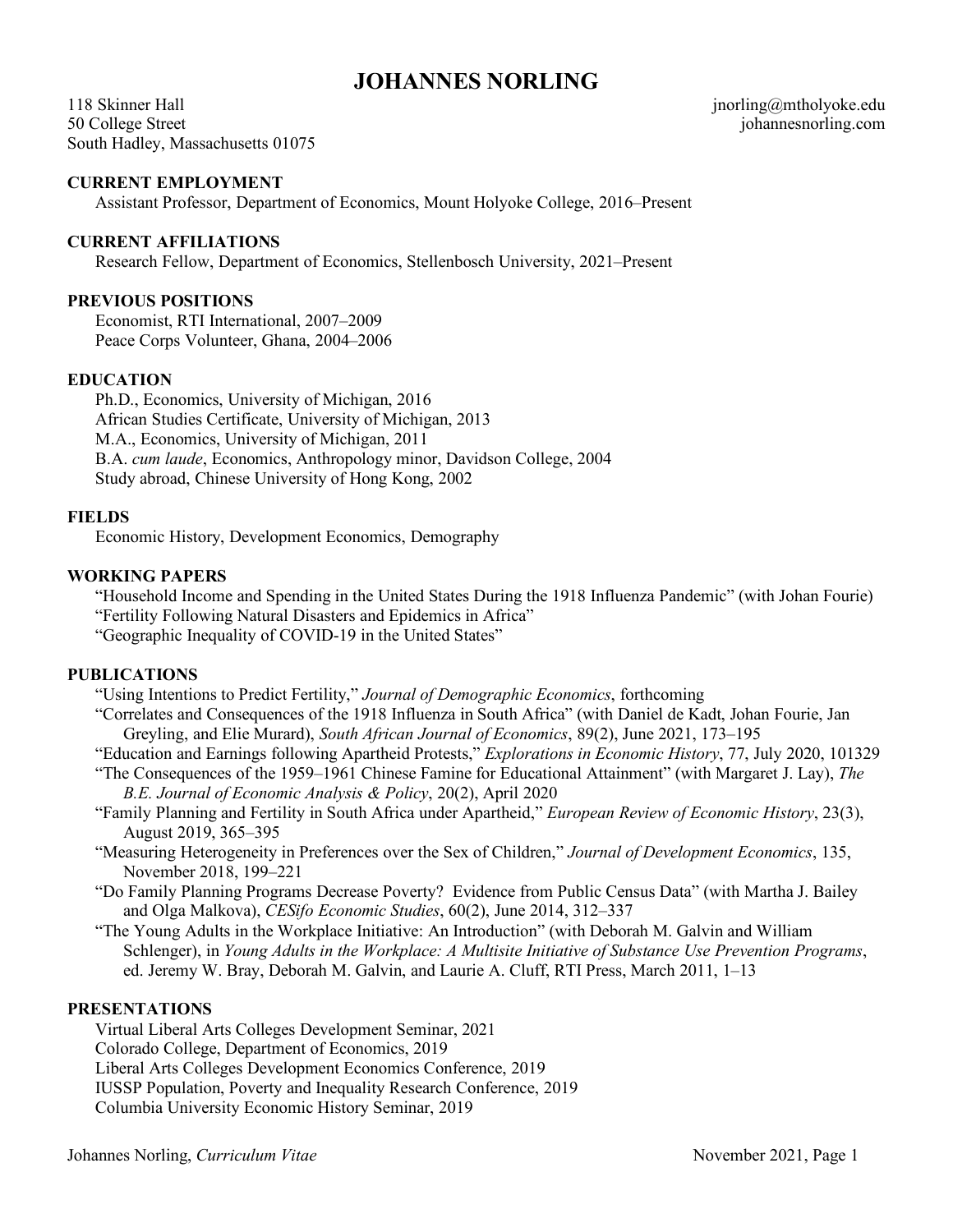Allied Social Science Associations Annual Meeting, 2019 African Economic History Association Annual Meeting, 2018 Liberal Arts Colleges Development Economics Conference, 2018 World Economic History Congress, 2018 African Economic History Association Annual Meeting, 2017 Population Association of America Annual Meeting, 2016 Allied Social Science Associations Annual Meeting, 2016 Northeast Universities Development Consortium Conference, 2015 New Frontiers in African Economic History Workshop, 2015 Economic History Association Annual Meeting, 2015 PopPov Conference on Population, Reproductive Health, and Economic Development, 2015 University of Cape Town, South Africa Labour and Development Research Unit, 2015 Human Sciences Research Council of South Africa, 2015 Davidson College, Department of Economics, Senior Session, 2015 New Frontiers in African Economic History Workshop, 2014 Economic History Association Annual Meeting (Poster), 2014 University of Cape Town, South Africa Labour and Development Research Unit, 2013 Midwest Economics Association Annual Meeting, 2013 American Society of Health Economists Annual Conference, 2008 Duke University, Department of Economics, Undergraduate Research Symposium, 2004

# **TEACHING**

Introductory Economics, Mount Holyoke College, Fall 2016, Spring 2017, Fall 2017, Spring 2018, Fall 2018, Spring 2019, Spring 2020, Fall 2020, Spring 2021 Economic Demography, Mount Holyoke College, Spring 2017, Spring 2018, Spring 2019, Spring 2020 Economic History, Mount Holyoke College, Fall 2016, Fall 2017, Fall 2018 European Economy, University of Michigan, 2012 (TA for William J. Adams) Analysis of Census and Survey Data for Social Science Research Using Stata, University of Cape Coast, 2011, 2012 (TA for David Lam and Murray Leibbrandt) Principles of Macroeconomics, University of Michigan, 2012 (TA for Adam Stevenson) American Industries, University of Michigan, 2011 (TA for William J. Adams) High school mathematics and economics, Dzolo Gbogame Secondary School, Ghana, 2004–2006 **GRANTS, FELLOWSHIPS, HONORS, AND AWARDS**

### Mount Holyoke College Faculty Research Grant, 2017, 2018, 2019, 2020, 2021 Finalist, World Economic History Congress Dissertation Prize, Twentieth Century Category, 2018 Alliance to Advance Liberal Arts Colleges, Faculty Workshop Grant (with Tanya Byker, Jessica Hoel, Prakarsh Singh, and Amy Damon), 2017 Trainee in Economic Demography, University of Michigan Population Studies Center, 2009–2016 Lester P. Monts Award for Outstanding Graduate Student Research on Africa, University of Michigan African Studies Center, 2015 George Katona Economic Behavior Research Award, University of Michigan Population Studies Center, 2014 Marshall Weinberg Research Fellowship, University of Michigan Population Studies Center, 2014 Sasakawa Young Leaders Fellowship Fund Small Grant, 2013 Top Ten Graduate Student Instructor, University of Michigan Department of Economics, 2012 Spring/Summer Research Grant, with David Lam, University of Michigan Rackham Graduate School, 2012 Phi Beta Kappa, Davidson College, Gamma Chapter of North Carolina, 2004 Omicron Delta Kappa, Davidson College, 2004 Wall Street Journal Student Achievement Award, Davidson College, 2004

Mathematical Contest in Modeling Meritorious Distinction, 2004

Omicron Delta Epsilon, Davidson College, 2003